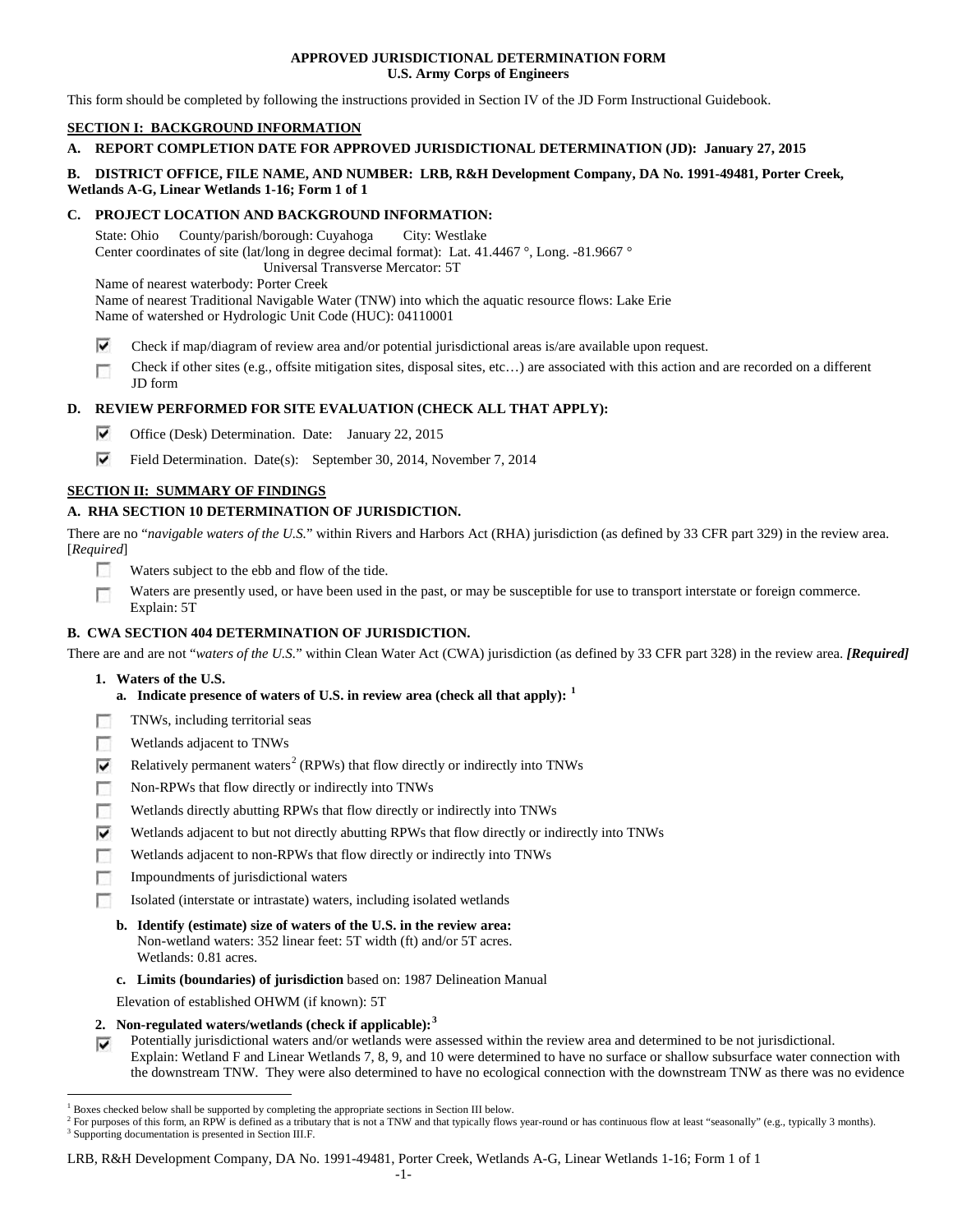of the presence of amphibians or other aquatic habitats that would share a connection between the wetlands and the downstream TNW.

### **SECTION III: CWA ANALYSIS**

### **A. TNWs AND WETLANDS ADJACENT TO TNWs**

**The agencies will assert jurisdiction over TNWs and wetlands adjacent to TNWs. If the aquatic resource is a TNW, complete Section III.A.1 and Section III.D.1. only; if the aquatic resource is a wetland adjacent to a TNW, complete Sections III.A.1 and 2 and Section III.D.1.; otherwise, see Section III.B below**.

**1. TNW** 

Identify TNW: 7T Summarize rationale supporting determination: 5T

### **2. Wetland adjacent to TNW**

Summarize rationale supporting conclusion that wetland is "adjacent": 5T

### **B. CHARACTERISTICS OF TRIBUTARY (THAT IS NOT A TNW) AND ITS ADJACENT WETLANDS (IF ANY):**

**This section summarizes information regarding characteristics of the tributary and its adjacent wetlands, if any, and it helps determine whether or not the standards for jurisdiction established under Rapanos have been met.** 

**The agencies will assert jurisdiction over non-navigable tributaries of TNWs where the tributaries are "relatively permanent waters" (RPWs), i.e. tributaries that typically flow year-round or have continuous flow at least seasonally (e.g., typically 3 months). A wetland that directly abuts an RPW is also jurisdictional. If the aquatic resource is not a TNW, but has year-round (perennial) flow, skip to Section III.D.2. If the aquatic resource is a wetland directly abutting a tributary with perennial flow, skip to Section III.D.4.**

**A wetland that is adjacent to but that does not directly abut an RPW requires a significant nexus evaluation. Corps districts and EPA regions will include in the record any available information that documents the existence of a significant nexus between a relatively permanent tributary that is not perennial (and its adjacent wetlands if any) and a traditional navigable water, even though a significant nexus finding is not required as a matter of law.**

**If the waterbody[4](#page-1-0) is not an RPW, or a wetland directly abutting an RPW, a JD will require additional data to determine if the waterbody has a significant nexus with a TNW. If the tributary has adjacent wetlands, the significant nexus evaluation must consider the tributary in combination with all of its adjacent wetlands. This significant nexus evaluation that combines, for analytical purposes, the tributary and all of its adjacent wetlands is used whether the review area identified in the JD request is the tributary, or its adjacent wetlands, or both. If the JD covers a tributary with adjacent wetlands, complete Section III.B.1 for the tributary, Section III.B.2 for any onsite wetlands, and Section III.B.3 for all wetlands adjacent to that tributary, both onsite and offsite. The determination whether a significant nexus exists is determined in Section III.C below.**

### **1. Characteristics of non-TNWs that flow directly or indirectly into TNW**

**(i) General Area Conditions:** Watershed size: 5T 7T Drainage area: 7T 7T

> Average annual rainfall: 7T inches Average annual snowfall: 7T inches

# **(ii) Physical Characteristics:**

(a) Relationship with TNW:

- Tributary flows directly into TNW.
- Tributary flows through 7T tributaries before entering TNW.

Project waters are 7T river miles from TNW. Project waters are 7T river miles from RPW. Project waters are 7T aerial (straight) miles from TNW. Project waters are 7T aerial (straight) miles from RPW. Project waters cross or serve as state boundaries. Explain: 7T

| Identify flow route to $TNW^5$ : 7T  |  |
|--------------------------------------|--|
| Tributary stream order, if known: 7T |  |

(b) General Tributary Characteristics (check all that apply):

**Tributary** is:  $\Box$  Natural

- **Artificial (man-made). Explain: 7T**
- n Manipulated (man-altered). Explain: 7T

<span id="page-1-1"></span><span id="page-1-0"></span> $4$  Note that the Instructional Guidebook contains additional information regarding swales, ditches, washes, and erosional features generally and in the arid West.<br> $5$  Flow route can be described by identifying, e.g., tri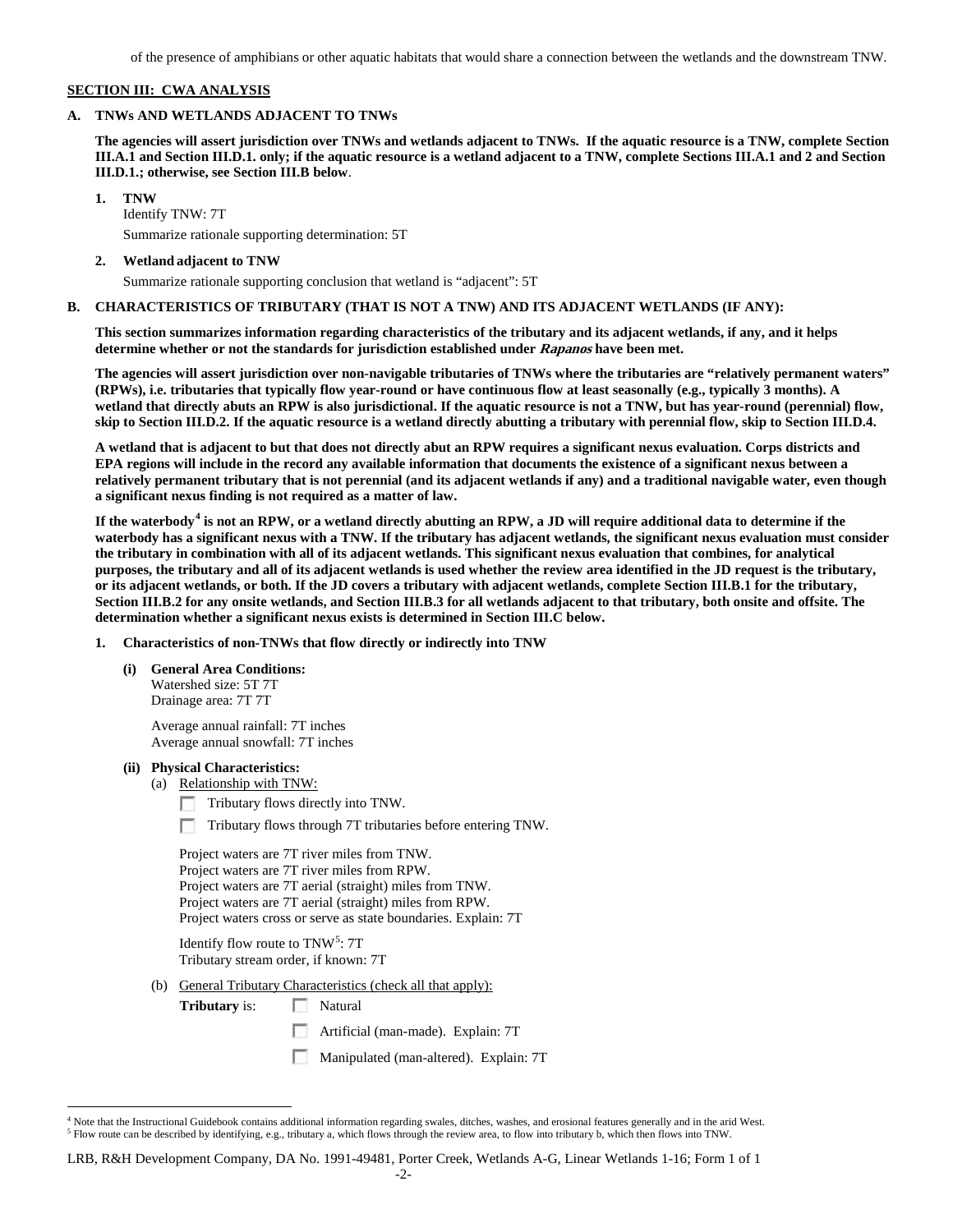|             | <b>Tributary</b> properties with respect to top of bank (estimate):<br>Average width: 7T feet<br>Average depth: 7T feet<br>Average side slopes: 7T                                                                                                                                                                         |    |                                                                                                    |                             |                                                         |                                                                                                                                                                                                         |
|-------------|----------------------------------------------------------------------------------------------------------------------------------------------------------------------------------------------------------------------------------------------------------------------------------------------------------------------------|----|----------------------------------------------------------------------------------------------------|-----------------------------|---------------------------------------------------------|---------------------------------------------------------------------------------------------------------------------------------------------------------------------------------------------------------|
|             | Primary tributary substrate composition (check all that apply):<br>Silts                                                                                                                                                                                                                                                   |    | Sands                                                                                              |                             |                                                         | Concrete                                                                                                                                                                                                |
|             | Cobbles                                                                                                                                                                                                                                                                                                                    |    | Gravel                                                                                             |                             |                                                         | Muck                                                                                                                                                                                                    |
|             | Bedrock                                                                                                                                                                                                                                                                                                                    | L. | Vegetation. Type/% cover: 7T                                                                       |                             |                                                         |                                                                                                                                                                                                         |
|             | Other. Explain: 7T                                                                                                                                                                                                                                                                                                         |    |                                                                                                    |                             |                                                         |                                                                                                                                                                                                         |
|             | Tributary condition/stability [e.g., highly eroding, sloughing banks]. Explain: 7T<br>Presence of run/riffle/pool complexes. Explain: 7T<br>Tributary geometry: 7T<br>Tributary gradient (approximate average slope): 7T%                                                                                                  |    |                                                                                                    |                             |                                                         |                                                                                                                                                                                                         |
| $(c)$ Flow: | Tributary provides for: 7T<br>Estimate average number of flow events in review area/year: 7T<br>Describe flow regime: 7T<br>Other information on duration and volume: 7T                                                                                                                                                   |    |                                                                                                    |                             |                                                         |                                                                                                                                                                                                         |
|             | Surface flow is: 7T Characteristics: 7T                                                                                                                                                                                                                                                                                    |    |                                                                                                    |                             |                                                         |                                                                                                                                                                                                         |
|             | Subsurface flow: 7T Explain findings: 7T<br>Dye (or other) test performed: 7T                                                                                                                                                                                                                                              |    |                                                                                                    |                             |                                                         |                                                                                                                                                                                                         |
|             | Tributary has (check all that apply):<br>Bed and banks<br>$\Box$ OHWM <sup>6</sup> (check all indicators that apply):<br>changes in the character of soil<br>shelving<br>leaf litter disturbed or washed away<br>sediment deposition<br>water staining<br>other (list): 7T<br>Discontinuous OHWM. <sup>7</sup> Explain: 7T |    | clear, natural line impressed on the bank $\Box$<br>vegetation matted down, bent, or absent $\Box$ | L.                          | the presence of wrack line<br>sediment sorting<br>scour | the presence of litter and debris<br>destruction of terrestrial vegetation<br>multiple observed or predicted flow events<br>abrupt change in plant community 7T                                         |
|             | High Tide Line indicated by:<br>oil or scum line along shore objects<br>physical markings/characteristics<br>tidal gauges<br>other (list): 7T                                                                                                                                                                              |    | fine shell or debris deposits (foreshore)                                                          | <b>FOR</b><br>$\mathcal{L}$ | survey to available datum;<br>physical markings;        | If factors other than the OHWM were used to determine lateral extent of CWA jurisdiction (check all that apply):<br>Mean High Water Mark indicated by:<br>vegetation lines/changes in vegetation types. |
|             | (iii) Chemical Characteristics:                                                                                                                                                                                                                                                                                            |    |                                                                                                    |                             |                                                         |                                                                                                                                                                                                         |

Characterize tributary (e.g., water color is clear, discolored, oily film; water quality; general watershed characteristics, etc.). Explain: 7T

Identify specific pollutants, if known: 7T

<span id="page-2-1"></span><span id="page-2-0"></span> <sup>6</sup> <sup>6</sup>A natural or man-made discontinuity in the OHWM does not necessarily sever jurisdiction (e.g., where the stream temporarily flows underground, or where the OHWM has been removed by development or agricultural practices). Where there is a break in the OHWM that is unrelated to the waterbody's flow regime (e.g., flow over a rock outcrop or through a culvert), the agencies will look for indicators of flow above and below the break. 7 Ibid.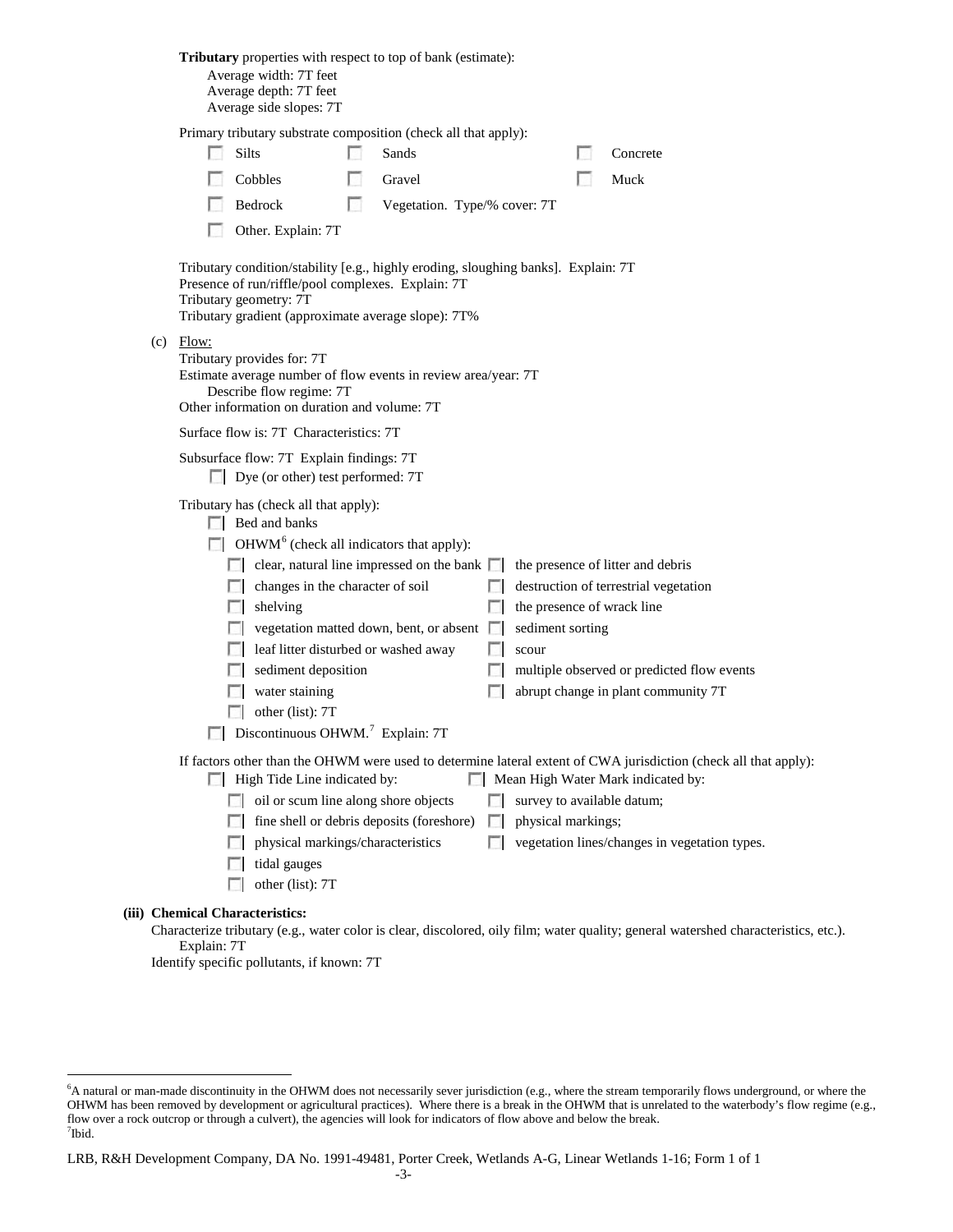### **(iv) Biological Characteristics. Channel supports (check all that apply):**

- Riparian corridor. Characteristics (type, average width): 7T
- Wetland fringe. Characteristics: 7T
- Habitat for:
	- Federally Listed species. Explain findings: 7T
	- Fish/spawn areas. Explain findings: 7T
	- Other environmentally-sensitive species. Explain findings: 7T
	- Aquatic/wildlife diversity. Explain findings: 7T

#### **2. Characteristics of wetlands adjacent to non-TNW that flow directly or indirectly into TNW**

#### **(i) Physical Characteristics:**

- (a) General Wetland Characteristics:
	- Properties:

Wetland size: Wetland A is 0.26 acre, Wetland B is 0.04 acre, Wetland C is 0.19 acre, Wetland D is 0.03 acre, Wetland E is 0.03 acre, Wetland G is 0.08 acre, Linear Wetland 1 is 0.01 acre, Linear Wetland 2 is 0.03 acre, Linear Wetland 3 is 0.03 acre, Linear Wetland 4 is 0.03 acre, Linear Wetland 5 is 0.01 acre, Linear Wetland 6 is 0.01 acre, Linear Wetland 11 is 0.01 acre, Linear Wetland 12 is 0.01 acre, Linear Wetland 13 is 0.01 acre, Linear Wetland 14 is 0.01 acre, Linear Wetland 15 is 0.01 acre, and Linear Wetland 16 is 0.01 acre for a total of 0.81 acres

Wetland type. Explain: Wetlands B and D are emergent while the rest of the above listed wetlands are forested. Wetland quality. Explain: Moderate

Project wetlands cross or serve as state boundaries. Explain: 7T

(b) General Flow Relationship with Non-TNW:

Flow is: Ephemeral Flow Explain: Wetland E and Linear Wetlands 1, 2, 3, 4, 5, 6, 12, 13, 14, 15, and 16 are part of a furrow mosaic wetland that flows north through Linear Wetland 11 and/or Wetland A then to the east into an existing catch basin that connects to Porter Creek to the north. Water from Wetland A, Wetland, B, Wetland C, Wetland D, Wetland G, and Linear Wetland 11 flows east into an existing catch basin located at the end of Turtle Creek Drive that connects to Porter Creek to the north. Porter Creek flows north and debouches in Lake Erie, a TNW.

> Surface flow is: Discrete and Confined Characteristics: 7T

Subsurface flow: Unknown Explain findings: 7T Dye (or other) test performed: 7T

- (c) Wetland Adjacency Determination with Non-TNW:
	- $\Box$  Directly abutting
	- $\triangledown$  Not directly abutting
		- Discrete wetland hydrologic connection. Explain: The linear wetlands flow south to north before entering Linear  $\overline{\phantom{a}}$ Wetland 11 and/or Wetland A. Water flows from Linear Wetland 11 and Wetland A through a non-jurisdictional drainageway through Wetland B into the catch basin that connects to Porter Creek to the north. Porter Creek flows north and debouches in Lake Erie, a TNW.
		- Ecological connection. Explain: 7T
		- Separated by berm/barrier. Explain: 7T
- (d) Proximity (Relationship) to TNW

Project wetlands are 2-5 river miles from TNW. Project waters are 2-5 aerial (straight) miles from TNW. Flow is from: Wetland to Navigable Waters Estimate approximate location of wetland as within the 500-year or greater floodplain.

- **(ii) Chemical Characteristics:**
	- Characterize wetland system (e.g., water color is clear, brown, oil film on surface; water quality; general watershed characteristics; etc.). Explain: The wetlands were saturated at the time of the November site visit with a few of the linear wetlands possessing clear standing water within them.
	- Identify specific pollutants, if known: 7T
- **(iii) Biological Characteristics. Wetland supports (check all that apply):**
	- Riparian buffer. Characteristics (type, average width): 7T
	- Vegetation type/percent cover. Explain: All of the wetlands are forested except Wetland B and Wetland D which are emergent
	- Habitat for:
		- Federally Listed species. Explain findings: 7T
		- Fish/spawn areas. Explain findings: 7T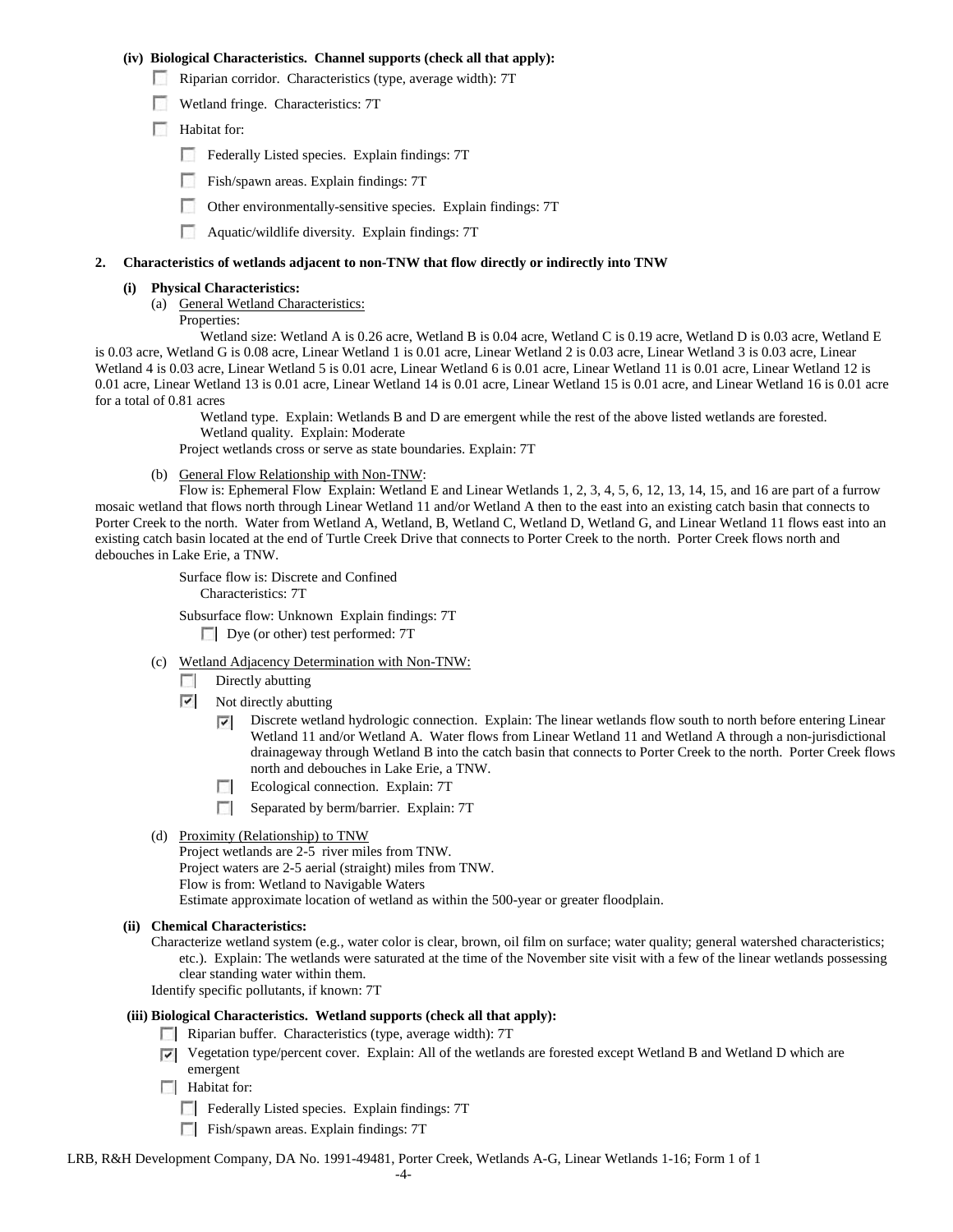Other environmentally-sensitive species. Explain findings: 7T

 $\Box$  Aquatic/wildlife diversity. Explain findings: 7T

### **3. Characteristics of all wetlands adjacent to the tributary (if any)**

All wetland(s) being considered in the cumulative analysis: 15-20 Approximately (9.14) acres in total are being considered in the cumulative analysis. For each wetland, specify the following:

|                               | Directly abuts? $(Y/N)$ | Size (in acres) |  |  |
|-------------------------------|-------------------------|-----------------|--|--|
| Wetland A                     | N                       | 0.26            |  |  |
| Wetland B                     | N                       | 0.04            |  |  |
| Wetland C                     | N                       | 0.19            |  |  |
| Wetland D                     | N                       | 0.03            |  |  |
| Wetland E                     | N                       | 0.03            |  |  |
| Wetland G                     | N                       | 0.08            |  |  |
| Linear Wetland 1              | N                       | 0.01            |  |  |
| Linear Wetland 2              | N                       | 0.03            |  |  |
| Linear Wetland 3              | N                       | 0.03            |  |  |
| Linear Wetland 4              | N                       | 0.03            |  |  |
| Linear Wetland 5              | N                       | 0.01            |  |  |
| Linear Wetland 6              | N                       | 0.01            |  |  |
| Linear Wetland 11             | N                       | 0.01            |  |  |
| Linear Wetland 12             | N                       | 0.01            |  |  |
| Linear Wetland 13             | N                       | 0.01            |  |  |
| Linear Wetland 14             | N                       | 0.01            |  |  |
| Linear Wetland 15             | N                       | 0.01            |  |  |
| Linear Wetland 16             | N                       | 0.01            |  |  |
| Off-site Wetland A            | N                       | $5.91*$         |  |  |
| Off-site Wetland B            | N                       | $2.42*$         |  |  |
| *Based on NWI mapped wetlands |                         |                 |  |  |

Summarize overall biological, chemical and physical functions being performed: The wetlands provide the following functions and services: hydrologic flux and storage including floodwater and runoff attenuation and release; sediment and nutrient transport and retention; pollutant attenuation and release; biogeochemical cycling and storage; stream channel stability via serving as a natural buffer; biological productivity of micro/macro flora and fauna, decomposition, and community structure; and wildlife support including providing habitat.

### **C. SIGNIFICANT NEXUS DETERMINATION**

**A significant nexus analysis will assess the flow characteristics and functions of the tributary itself and the functions performed by any wetlands adjacent to the tributary to determine if they significantly affect the chemical, physical, and biological integrity of a TNW. For each of the following situations, a significant nexus exists if the tributary, in combination with all of its adjacent wetlands, has more than a speculative or insubstantial effect on the chemical, physical and/or biological integrity of a TNW. Considerations when evaluating significant nexus include, but are not limited to the volume, duration, and frequency of the flow of water in the tributary and its proximity to a TNW, and the functions performed by the tributary and all its adjacent wetlands. It is not appropriate to determine significant nexus based solely on any specific threshold of distance (e.g. between a tributary and its adjacent wetland or between a tributary and the TNW). Similarly, the fact an adjacent wetland lies within or outside of a floodplain is not solely determinative of significant nexus.** 

### **Draw connections between the features documented and the effects on the TNW, as identified in the** *Rapanos* **Guidance and discussed in the Instructional Guidebook. Factors to consider include, for example:**

- Does the tributary, in combination with its adjacent wetlands (if any), have the capacity to carry pollutants or flood waters to TNWs, or to reduce the amount of pollutants or flood waters reaching a TNW?
- Does the tributary, in combination with its adjacent wetlands (if any), provide habitat and lifecycle support functions for fish and other species, such as feeding, nesting, spawning, or rearing young for species that are present in the TNW?
- Does the tributary, in combination with its adjacent wetlands (if any), have the capacity to transfer nutrients and organic carbon that support downstream foodwebs?
- Does the tributary, in combination with its adjacent wetlands (if any), have other relationships to the physical, chemical, or biological integrity of the TNW?

### *Note: the above list of considerations is not inclusive and other functions observed or known to occur should be documented below:*

- **1. Significant nexus findings for non-RPW that has no adjacent wetlands and flows directly or indirectly into TNWs.** Explain findings of presence or absence of significant nexus below, based on the tributary itself, then go to Section III.D: 7T
- **2. Significant nexus findings for non-RPW and its adjacent wetlands, where the non-RPW flows directly or indirectly into TNWs.**  Explain findings of presence or absence of significant nexus below, based on the tributary in combination with all of its adjacent wetlands, then go to Section III.D: 7T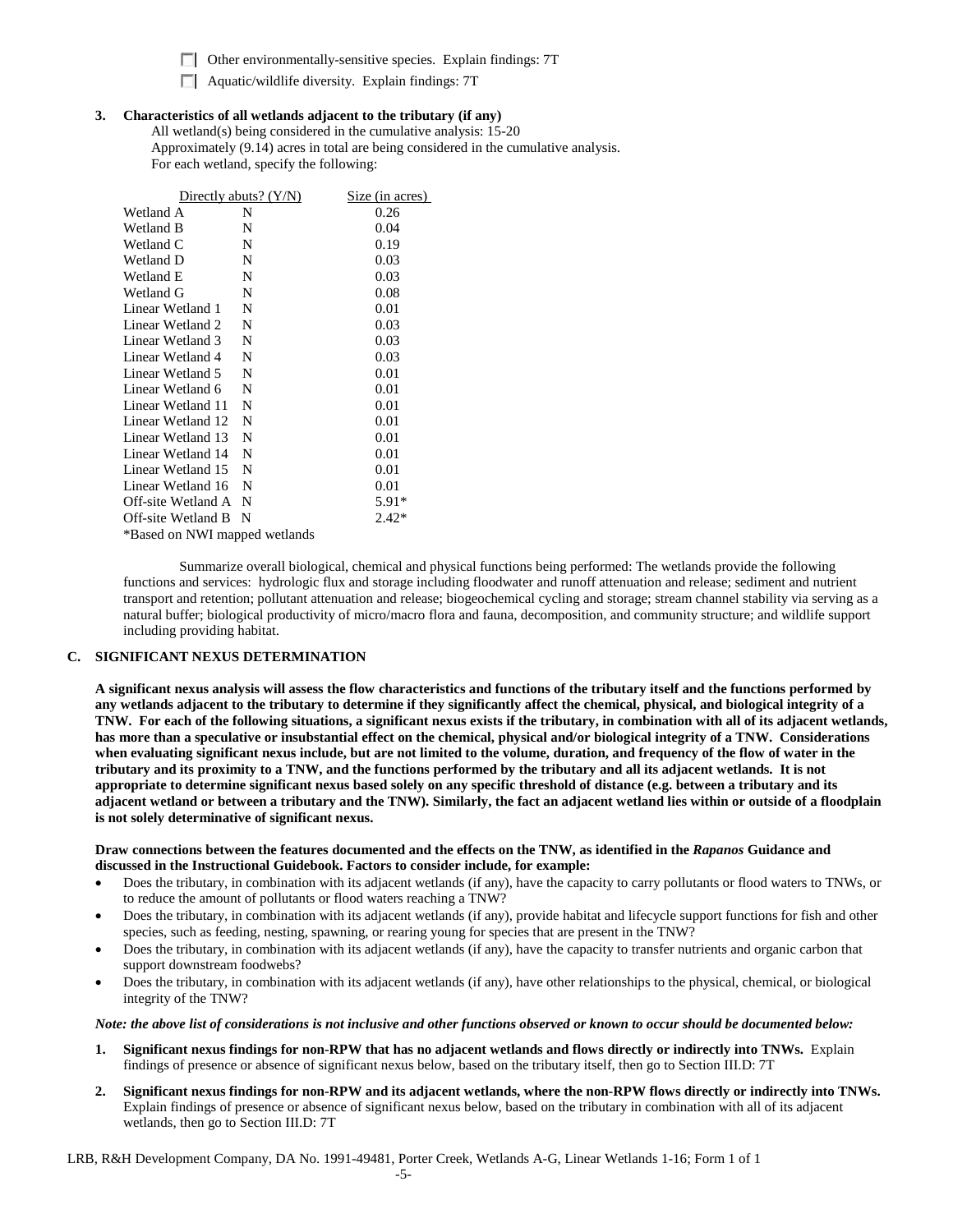**3. Significant nexus findings for wetlands adjacent to an RPW but that do not directly abut the RPW.** Explain findings of presence or absence of significant nexus below, based on the tributary in combination with all of its adjacent wetlands, then go to Section III.D: Wetland E and Linear Wetlands 1, 2, 3, 4, 5, 6, 12, 13, 14, 15, and 16 are part of a furrow mosaic wetland that flows north through Linear Wetland 11 and/or Wetland A then to the east into an existing catch basin that connects to Porter Creek to the north. Water from Wetland A, Wetland, B, Wetland C, Wetland D, Wetland G, and Linear Wetland 11 flows east into an existing catch basin located at the end of Turtle Creek Drive that connects to Porter Creek to the north. Porter Creek flows north and debouches in Lake Erie, a TNW. The wetlands store runoff, filter pollutants, and settle sediment that would otherwise be transported to the downstream TNW. Sources of impairment within the Rocky River watershed include land development, urbanization, suburbanization, urban runoff, and storm sewers. Since the wetlands are located in close proximity to residential developments and receive a majority of their hydrology from precipitation and runoff associated with the adjacent developments and roadways, they provide the important functions of reducing the effects of runoff and decreasing the amount of water entering the storm sewer system. The wetlands help reduce urban runoff and supply the downstream TNW with a cleaner source of water that will aid in reducing impairments.

## **D. DETERMINATIONS OF JURISDICTIONAL FINDINGS. THE SUBJECT WATERS/WETLANDS ARE (CHECK ALL THAT APPLY):**

- **1. TNWs and Adjacent Wetlands.** Check all that apply and provide size estimates in review area:
	- TNWs: 7T linear feet 7T width (ft), Or, 7T acres.
	- **Wetlands adjacent to TNWs: 7T acres.**

## **2. RPWs that flow directly or indirectly into TNWs.**

- Tributaries of TNWs where tributaries typically flow year-round are jurisdictional. Provide data and rationale indicating that tributary is perennial: Porter Creek is depicted on all of the resources reviewed as a solid line indicating perennial flow.
- Tributaries of TNW where tributaries have continuous flow "seasonally" (e.g., typically three months each year) are jurisdictional. **TT** Data supporting this conclusion is provided at Section III.B. Provide rationale indicating that tributary flows seasonally: 7T.

Provide estimates for jurisdictional waters in the review area (check all that apply):

- $\triangledown$  Tributary waters: 352 linear feet 7T width (ft).
- **Other non-wetland waters: 7T acres.** Identify type(s) of waters: 7T

## **3. Non-RPWs[8](#page-5-0) that flow directly or indirectly into TNWs.**

 $\Box$  Waterbody that is not a TNW or an RPW, but flows directly or indirectly into a TNW, and it has a significant nexus with a TNW is jurisdictional. Data supporting this conclusion is provided at Section III.C.

Provide estimates for jurisdictional waters within the review area (check all that apply):

- Tributary waters: 7T linear feet 7T width (ft).
- □ Other non-wetland waters: 7T acres.

Identify type(s) of waters: 7T

## **4. Wetlands directly abutting an RPW that flow directly or indirectly into TNWs.**

Wetlands directly abut RPW and thus are jurisdictional as adjacent wetlands.

- Wetlands directly abutting an RPW where tributaries typically flow year-round. Provide data and rationale  $\Box$ indicating that tributary is perennial in Section III.D.2, above. Provide rationale indicating that wetland is directly abutting an RPW: 7T
- Wetlands directly abutting an RPW where tributaries typically flow "seasonally." Provide data indicating that tributary is seasonal in Section III.B and rationale in Section III.D.2, above. Provide rationale indicating that wetland is directly abutting an RPW: **7T**

Provide acreage estimates for jurisdictional wetlands in the review area: 7T acres.

# **5. Wetlands adjacent to but not directly abutting an RPW that flow directly or indirectly into TNWs.**

 $\triangledown$  Wetlands that do not directly abut an RPW, but when considered in combination with the tributary to which they are adjacent and with similarly situated adjacent wetlands, have a significant nexus with a TNW are jurisidictional. Data supporting this conclusion is provided at Section III.C.

Provide acreage estimates for jurisdictional wetlands in the review area: 0.81 acres.

### **6. Wetlands adjacent to non-RPWs that flow directly or indirectly into TNWs.**

Wetlands adjacent to such waters, and have when considered in combination with the tributary to which they are adjacent  $\sim$ and with similarly situated adjacent wetlands, have a significant nexus with a TNW are jurisdictional. Data supporting this conclusion is provided at Section III.C.

 $\frac{1}{8}$ See Footnote # 3.

<span id="page-5-0"></span>LRB, R&H Development Company, DA No. 1991-49481, Porter Creek, Wetlands A-G, Linear Wetlands 1-16; Form 1 of 1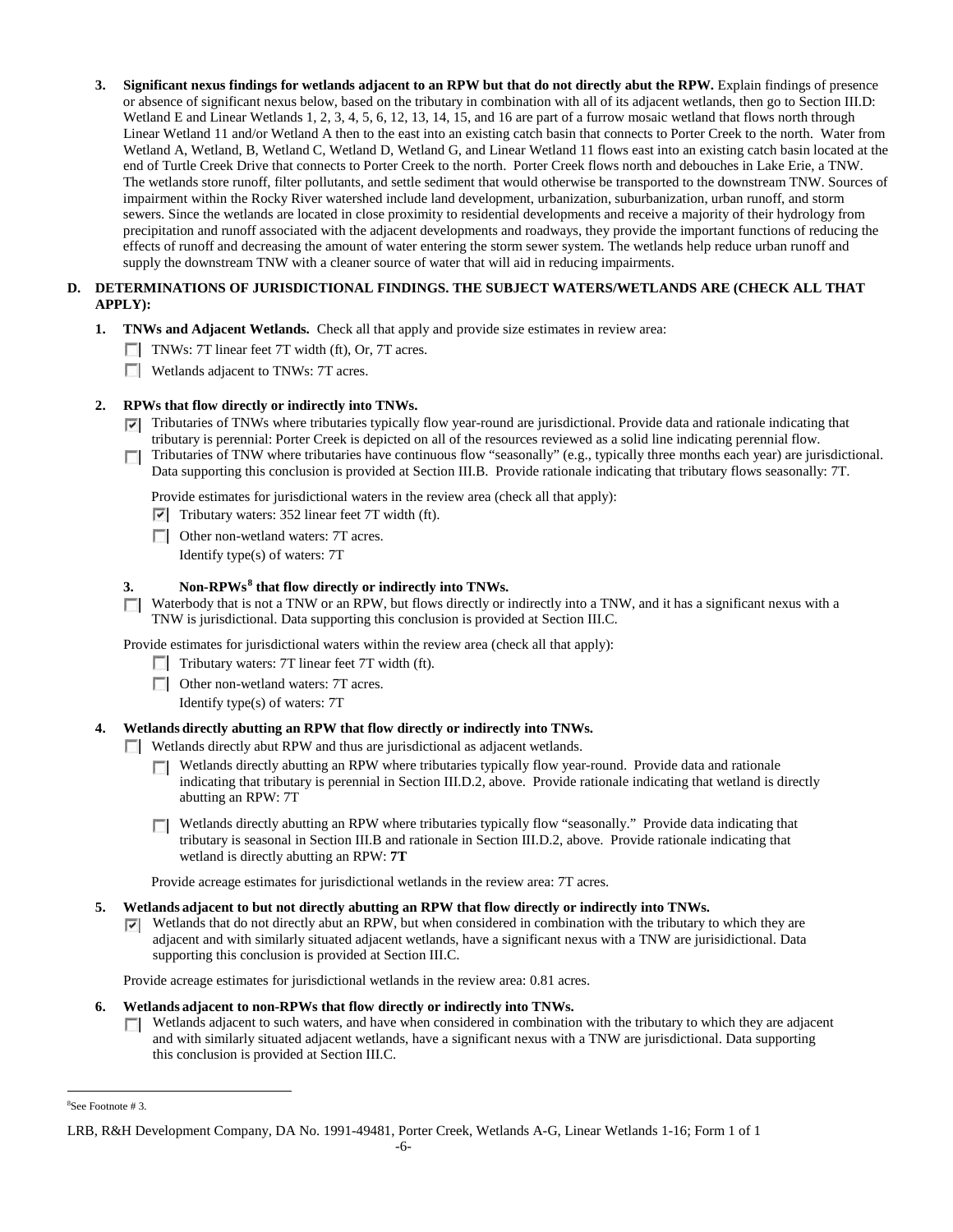Provide estimates for jurisdictional wetlands in the review area: 7T acres.

**7. Impoundments of jurisdictional waters. [9](#page-6-0)**

As a general rule, the impoundment of a jurisdictional tributary remains jurisdictional.

- $\sim$ Demonstrate that impoundment was created from "waters of the U.S.," or
- Demonstrate that water meets the criteria for one of the categories presented above (1-6), or
- Demonstrate that water is isolated with a nexus to commerce (see E below).

### **E. ISOLATED [INTERSTATE OR INTRA-STATE] WATERS, INCLUDING ISOLATED WETLANDS, THE USE, DEGRADATION OR DESTRUCTION OF WHICH COULD AFFECT INTERSTATE COMMERCE, INCLUDING ANY SUCH WATERS (CHECK ALL THAT APPLY):[10](#page-6-1)**

- which are or could be used by interstate or foreign travelers for recreational or other purposes.
- $\Box$  from which fish or shellfish are or could be taken and sold in interstate or foreign commerce.
- which are or could be used for industrial purposes by industries in interstate commerce.
- **Interstate isolated waters. Explain: 7T**
- **Other factors.** Explain: 7T

#### **Identify water body and summarize rationale supporting determination:** 7T

- Provide estimates for jurisdictional waters in the review area (check all that apply):
- $\Box$  Tributary waters: 7T linear feet 7T width (ft).
- **Other non-wetland waters: 7T acres.**

Identify type(s) of waters: 7T

Wetlands: 7T acres.

### **F. NON-JURISDICTIONAL WATERS, INCLUDING WETLANDS (CHECK ALL THAT APPLY):**

If potential wetlands were assessed within the review area, these areas did not meet the criteria in the 1987 Corps of Engineers Wetland Delineation Manual and/or appropriate Regional Supplements.

- Review area included isolated waters with no substantial nexus to interstate (or foreign) commerce. ⊽
	- Prior to the Jan 2001 Supreme Court decision in "*SWANCC*," the review area would have been regulated based solely on the ⊽ "Migratory Bird Rule" (MBR).
- г Waters do not meet the "Significant Nexus" standard, where such a finding is required for jurisdiction. Explain: 7T
- $\sim$ Other: (explain, if not covered above): 7T

Provide acreage estimates for non-jurisdictional waters in the review area, where the sole potential basis of jurisdiction is the MBR factors (i.e., presence of migratory birds, presence of endangered species, use of water for irrigated agriculture), using best professional judgment (check all that apply):

- Non-wetland waters (i.e., rivers, streams): 7T linear feet 7T width (ft).
- Lakes/ponds: 7T acres.
- Other non-wetland waters: 7T acres. List type of aquatic resource: 7T.
- $\blacktriangleright$  Wetlands: ~0.1 acres.

Provide acreage estimates for non-jurisdictional waters in the review area that do not meet the "Significant Nexus" standard, where such a finding is required for jurisdiction (check all that apply):

- Non-wetland waters (i.e., rivers, streams): 7T linear feet 7T width (ft).
- Lakes/ponds: 7T acres.
- Other non-wetland waters: 7T acres. List type of aquatic resource: 7T.
- Wetlands: 7T acres.

## **SECTION IV: DATA SOURCES.**

**A. SUPPORTING DATA. Data reviewed for JD (check all that apply -** checked items shall be included in case file and, where checked and requested, appropriately reference sources below):

<span id="page-6-0"></span><sup>&</sup>lt;sup>9</sup> To complete the analysis refer to the key in Section III.D.6 of the Instructional Guidebook.

<span id="page-6-1"></span><sup>&</sup>lt;sup>10</sup> Prior to asserting or declining CWA jurisdiction based solely on this category, Corps Districts will elevate the action to Corps and EPA HQ for review consistent with the process described in the Corps/EPA *Memorandum Regarding CWA Act Jurisdiction Following Rapanos.*